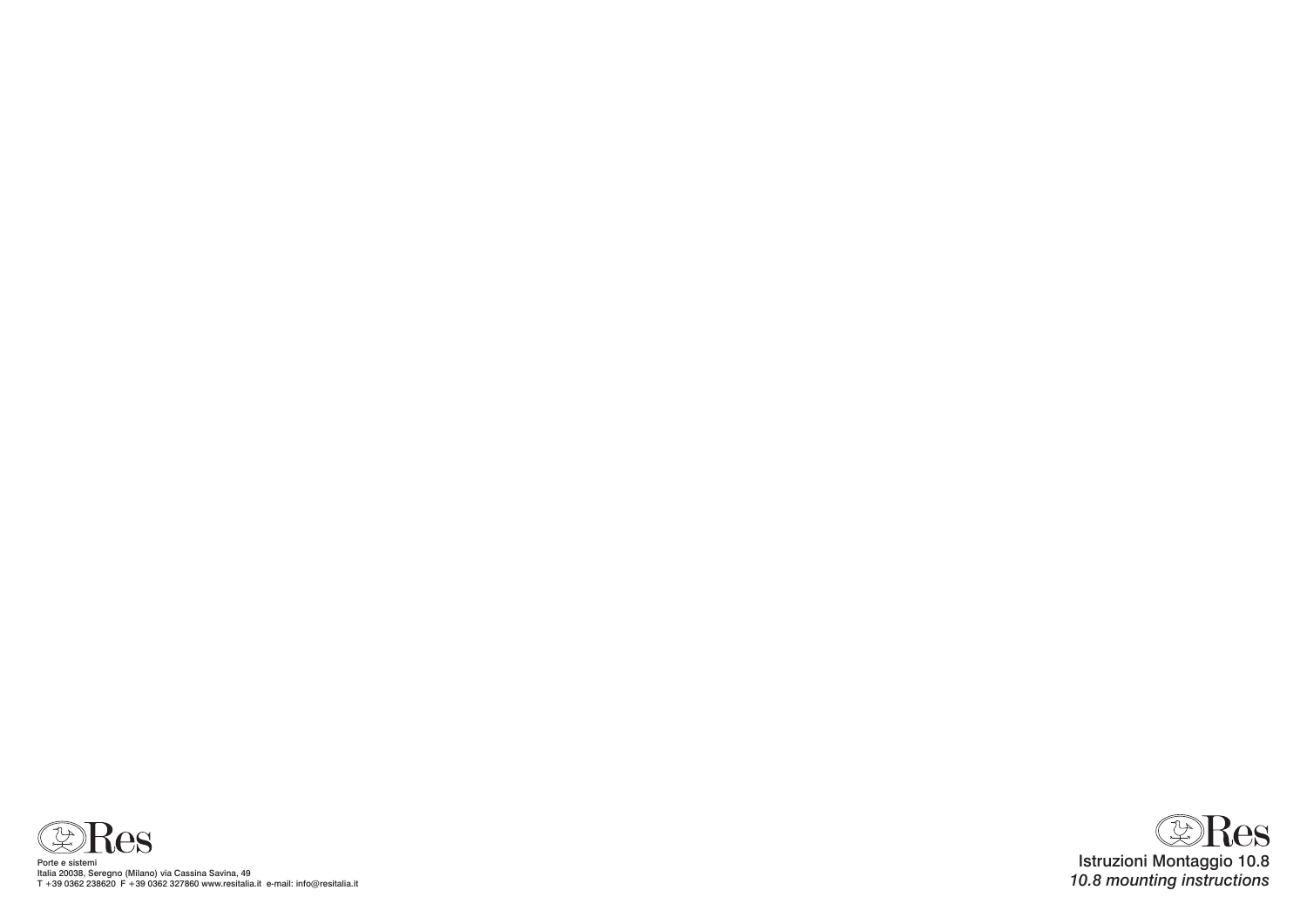### Cartongesso - ASSEMBLAGGIO STIPITE *Plasterboard* - *Door jamb Assembling*



Messo in bolla gli stipiti, quindi, fissarli alle strutture metalliche del cartongesso per mezzo dei fori presistenti. (fig. **3**-**4**). *Once door jambs has been leveled, fix it to the plasterboard metal structures through the predrilled holes (fig. 3-4).* 

Servendosi di un piano, unire gli stipiti tramite i distanziali (fig. **1**-**2**). *On a flat surface, joint the door jambs through spacers (fig. 1-2).*

A questo punto chiudere con i pannelli di cartongesso le pareti (fig. **5**-**6**). Nb.: rimuovere i distanziali, solamente a pareti ultimate. **5 6**

*At this step close walls using the plasterboard panels (fig. 5-6)*. *Note: take off spacers once working on walls have been completed*

# **1 2**





#### Muratura - ASSEMBLAGGIO PRE-STIPITE *Masonry* - *Pre-door jamb Assembling*



Consolidato l'ancoraggio del pre-stipite, rimuovere i distanziali, tagliandoli e svitandoli (fig. **7-8-9**). *Once you make sure that the pre-jamb is well installed, remove spacers, cutting and screwing off them (fig. 7-8-9).* 

Avvitare i distanziali in ferro al pre-stipite (fig. **1-2**). Sulla parte posteriore del pre-stipite, avvitare le piastre (zanche) (fig. **3**). *Screw-on iron spacers to the pre-jamb (fig. 1-2). Screw-on the clamps in the back side of the pre-jamb (fig. 3).*



Posizionare il pre-stipite, mettendolo in bolla e, tramite le zanche, ancorarlo alle pareti utilizzando cemento rapido (fig. **4-5**) Nb: riempire eventuali vuoti rimasti tra stipite e muratura, con del poliuretano espanso (fig. **6**). *Place the pre-doorjamb, levelling it and through clamps fix it to the walls using rapid concrete (fig. 4-5). Note: using <i>Place the pre-doorjamb, levelling it and through clamps fix it to the walls using rapid concrete ( polyurethane foam, in order to fill any gaps between the jamb and the wall (fig. 6).*

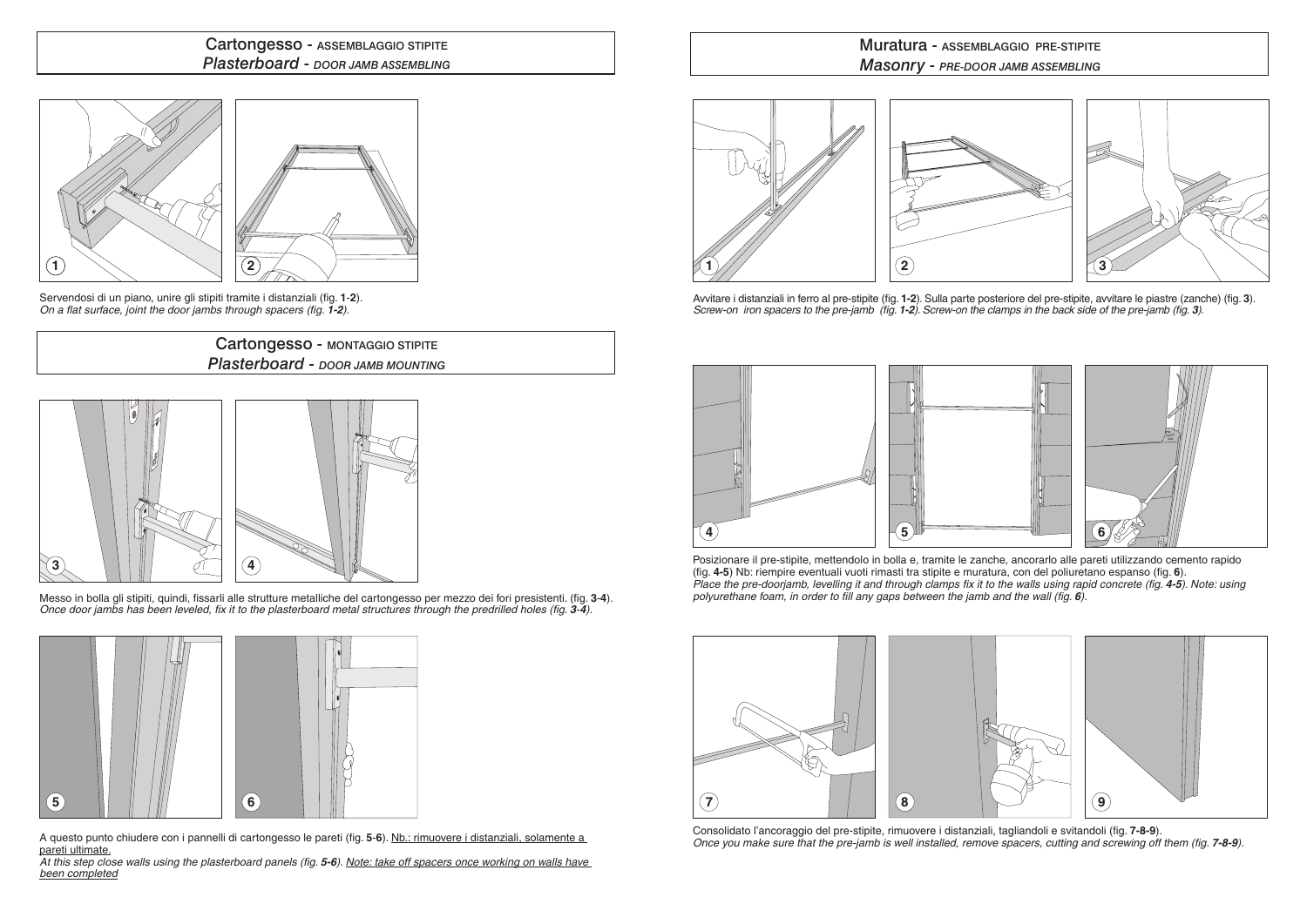Passare all'intonacatura della parete, ricordandosi di interporre tra mattone e pre-stipite la rete edile in dotazione (fig. **10-11**). Go to the wall plastering. Don't forget to put the net for plasterboard between the wall and the pre-jamb *(fig. 10-11).*

## **Muratura - MONTAGGIO SITPITE** *Masonry* - *Door jamb mounting*

### Muratura - ASSEMBLAGGIO PRE-STIPITE *Masonry* - *Pre-door jamb Assembling*

# **10 11 11**

Utilizzando dei collanti, fissare lo stipite al pre-stipite (fig. **1**-**2**-**3**). *Stick the jamb to the pre-jamb using glue products (fig. 1-2-3).*



Aiutandosi con le dime in dotazione, distanziare gli stipiti e verificare che la distanza fra essi sia la medesima in più punti (alto, centro e basso). Nel caso si rilevasse una distanza maggiore rispetto alle dime, spessorare tra pre-stipite e stipite. Contrariamente, ridurre, invece, le dime (fig. **4-5**); Con l'ausilio di una bolla, livellare il tutto (fig. **6-7**) Provvedere al fissaggio con delle viti, per mezzo dei fori presenti sullo stipite (fig. **8-9**). *Outdistance the doorjambs helping yourself through the supplied templates, make sure that space is equal in each*  point (up, middle, bottom). In case, space is greater than template, fill between the pre-jamb and the jamb. On the *contrary, you must to reduce templates (fig. 4-5). Make sure that everything is levelled properly (fig. 6). Fix them on the jamb, using proper screws (fig. 8-9).*